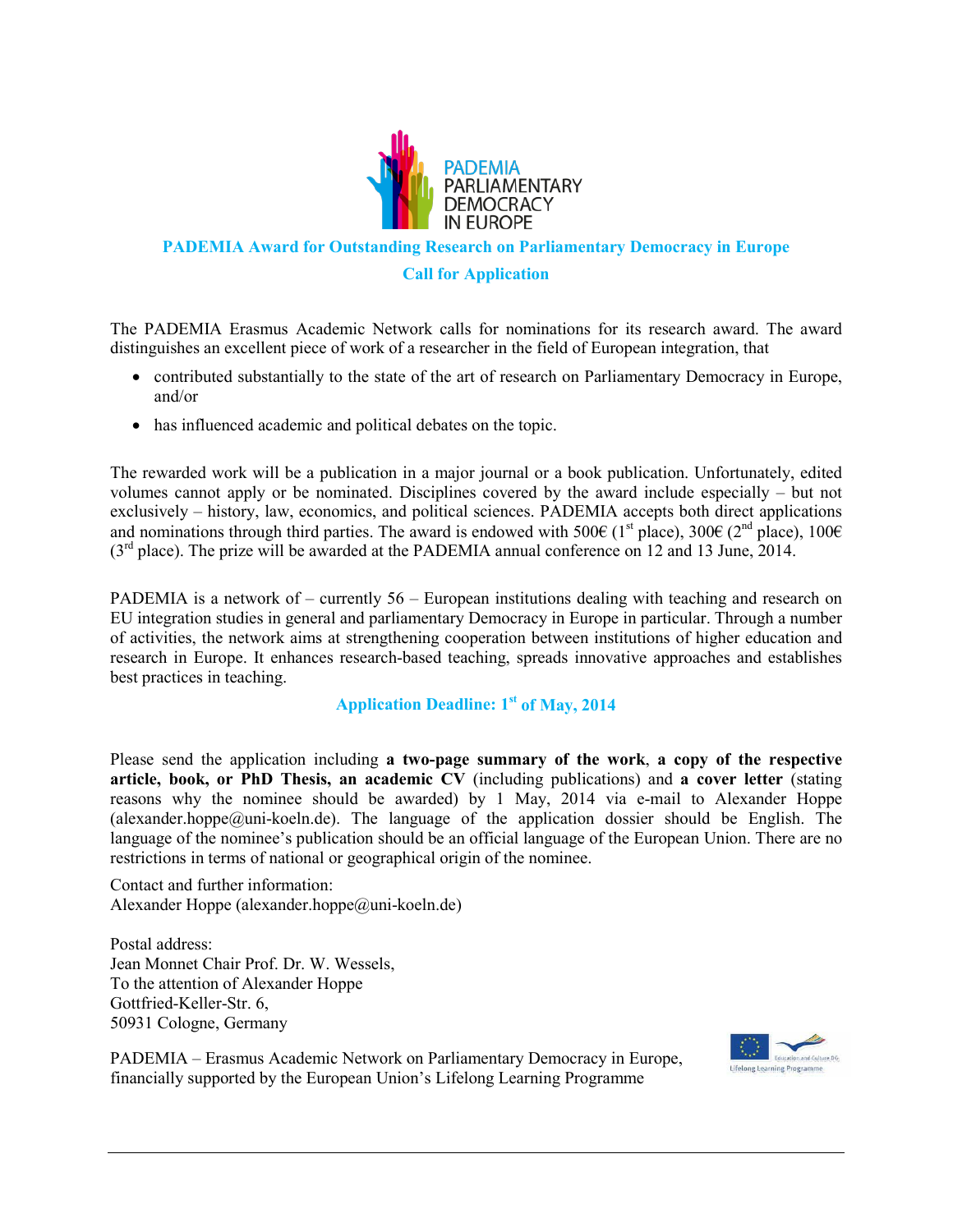

### **PADEMIA Award for Outstanding Teaching on Parliamentary Democracy in Europe**

### **Call for Application**

The PADEMIA Erasmus Academic Network calls for applications for its teaching award. The award distinguishes the work of a person with an outstanding academic record in the field of European integration, who has

- developed and/or used innovative means of teaching on Parliamentary Democracy in Europe, and/or
- enhanced the visibility of EU studies and in particular studies on Parliamentary Democracy in Europe as a subject among wider parts of academia, practitioners and the interested public, and/or
- linked research and teaching on Parliamentary Democracy in Europe in an exemplary manner.

PADEMIA accepts both direct applications and nominations through third parties. The rewarded work may be innovative teaching methods, innovative contents of teaching or innovative instruments of teaching (e.g. virtual teaching). Institutions as well as single persons can be awarded the teaching prize. The award is endowed with 500€ (1<sup>st</sup> place), 300€ (2<sup>nd</sup> place), and 100€ (3<sup>rd</sup> place). The public presentation will take place at the Annual Conference on 12 and 13 June, 2014.

PADEMIA is a network of – currently 56 – European institutions dealing with teaching and research on EU integration studies in general and parliamentary Democracy in Europe in particular. Through a number of activities, the network aims at strengthening cooperation between institutions of higher education and research in Europe. It enhances research-based teaching, spreads innovative approaches and establishes best practices in teaching.

# **Application Deadline: 1st of May, 2014**

Please send the **application**, including a short **justification**, a **set of samples** illustrating the teaching method, an **academic CV** and a **list of main publications** via e-mail to Alexander Hoppe (alexander.hoppe $@$ uni-koeln.de). The language of the application dossier should be English. There are no restrictions in terms of national or geographical origin of the nominee.

Contact and further information: Alexander Hoppe (alexander.hoppe@uni-koeln.de)

Postal address: Jean Monnet Chair Prof. Dr. W. Wessels, To the attention of Alexander Hoppe Gottfried-Keller-Str. 6 50931 Cologne, Germany

PADEMIA – Erasmus Academic Network on Parliamentary Democracy in Europe, financially supported by the European Union's Lifelong Learning Programme

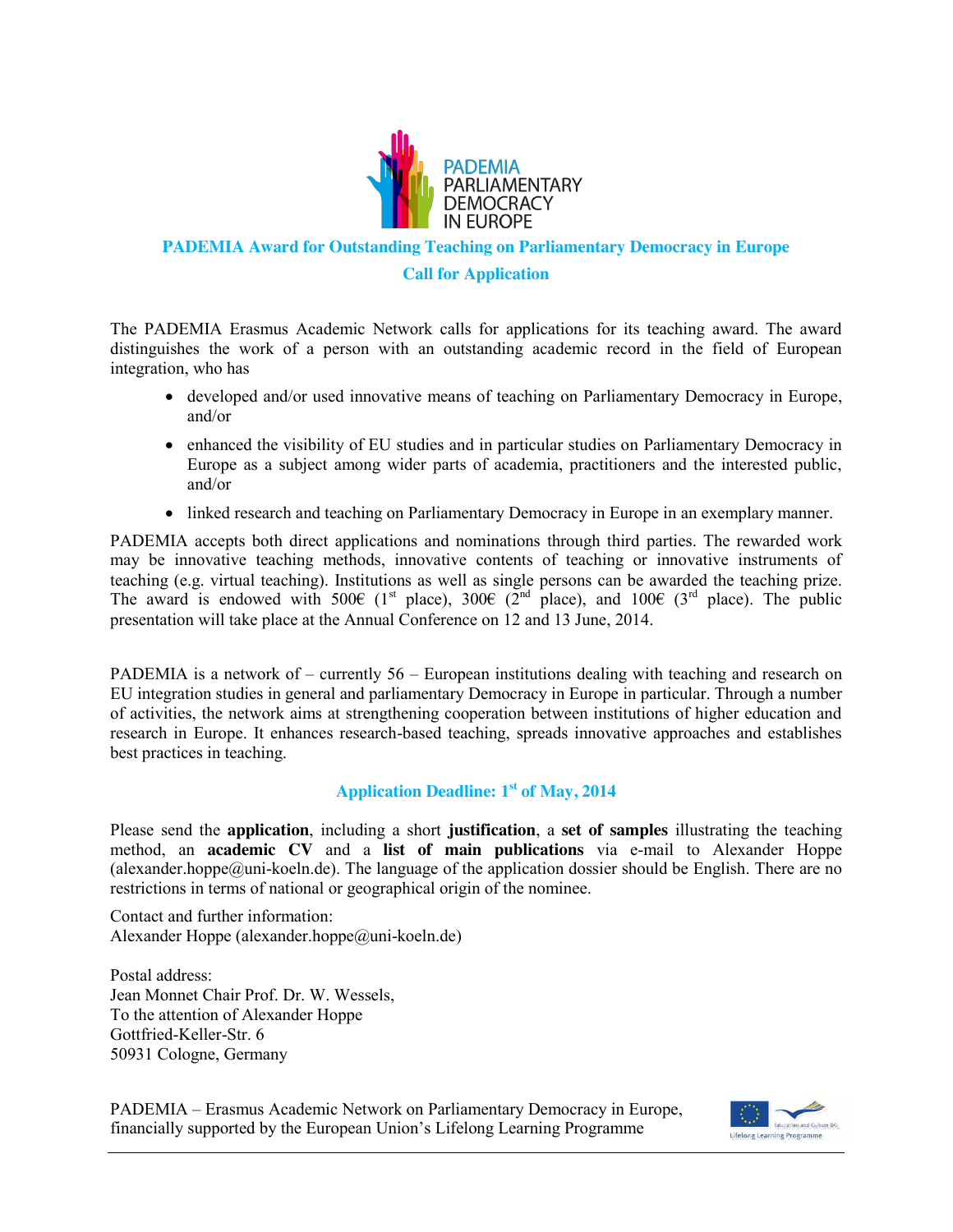

The PADEMIA Erasmus Academic Network calls for nominations for its Student Paper Prize. The award distinguishes an excellent piece of work of a student in the field of European integration and especially Parliamentary Democracy in Europe. The following list gives the eligibility information and other parameters for the competition:

- x Students at the graduate level and PhD Students at the time of submission are eligible to compete
- Students must be the single or first author on the papers
- Papers that have already been published are not eligible

PADEMIA accepts both direct applications and nominations through third parties. The award winner will receive 500€ and the paper will be published in the journal *Politique européenne*. The 2<sup>nd</sup> (200€) and 3<sup>rd</sup> (100€) places will be published in the PADEMIA online paper series. The prizes will be awarded at the PADEMIA annual conference, 12 and 13 June, 2014, in Brussels.

PADEMIA is a network of – currently 56 – European institutions dealing with teaching and research on EU integration studies in general and parliamentary Democracy in Europe in particular. Through a number of activities, the network aims at strengthening cooperation between institutions of higher education and research in Europe. It enhances research-based teaching, spreads innovative approaches and establishes best practices in teaching.

# Application Deadline: 1<sup>st</sup> of May, 2014

Please send the application including **a one-page summary of the work**, **a copy of the respective paper, an academic CV** (including publications) and **a cover letter** (stating why this paper should be awarded) by 1 May, 2014 via e-mail to Sabine Saurugger (sabine.saurugger@sciencespo-grenoble.fr). Papers will then be evaluated by a committee. Only papers written in English will be accepted and papers should not be longer than 8000 words. There are no restrictions in terms of national or geographical origin of the nominee.

The evaluation criteria are provided in detail below. Good Luck!